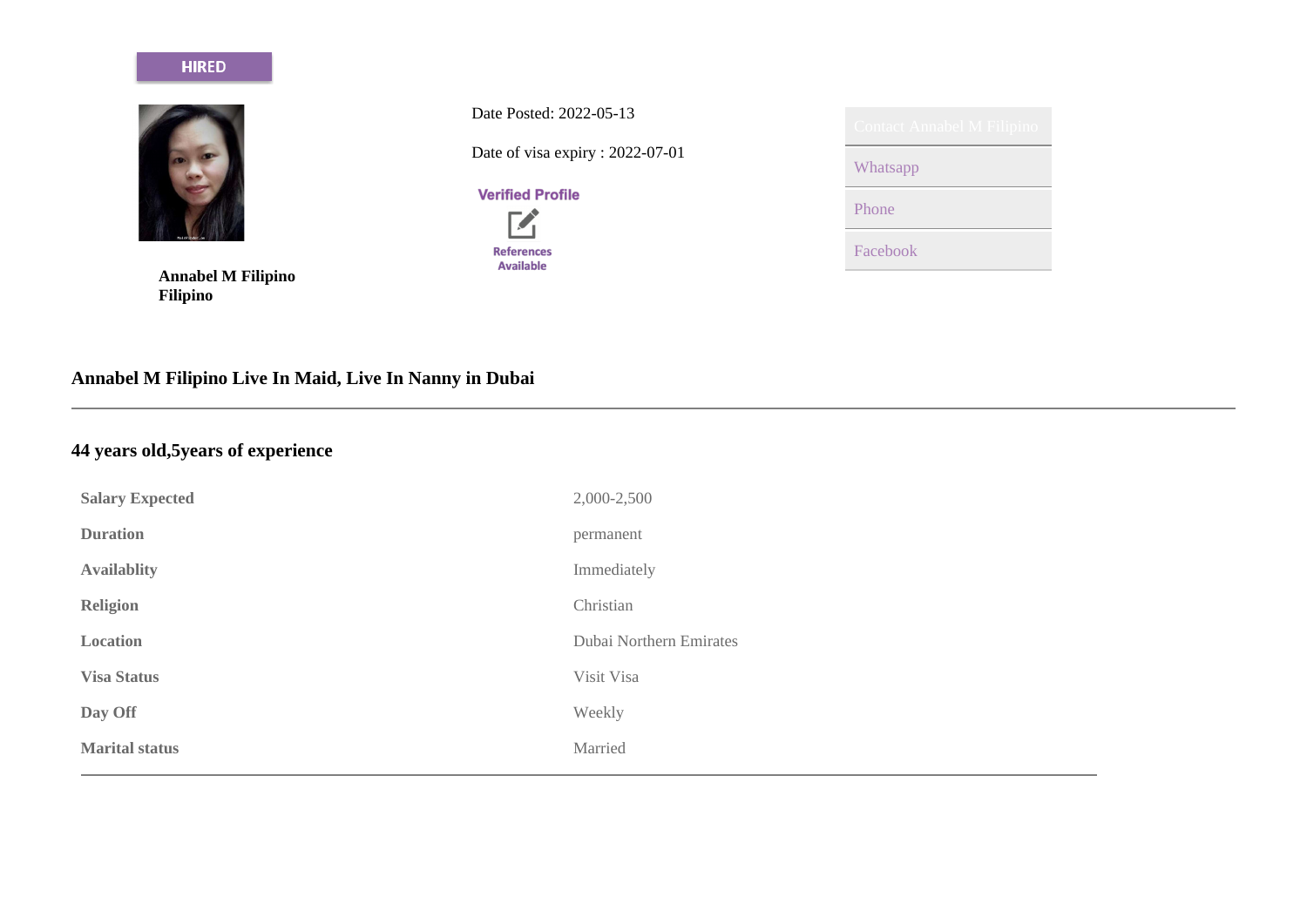#### **About Me**

Annabel is patient, empathetic, and have strong people skills. She has two kids. She is staying in Jafiliya and is fully vaccinated. She prefer Sunday offday.

## **Key Skills**

| Live In Maid |                                                         |  |
|--------------|---------------------------------------------------------|--|
|              | Assist In Kitchen     Nanny-child Care     Elderly Care |  |

## **Languages**

**English**  Fair **Tagalog**  Excellent

#### **Employment History**

#### **Employer 1**

Date Started Date Ended Location Kingdom of Saudi Arabia Employer Profile Housemaid/Caregiver Reason for leaving Finished Contract. Extended for 1 year

Job Description

Saudian Family for 5 years

Taking care of the elderly (86 years old bedridden)